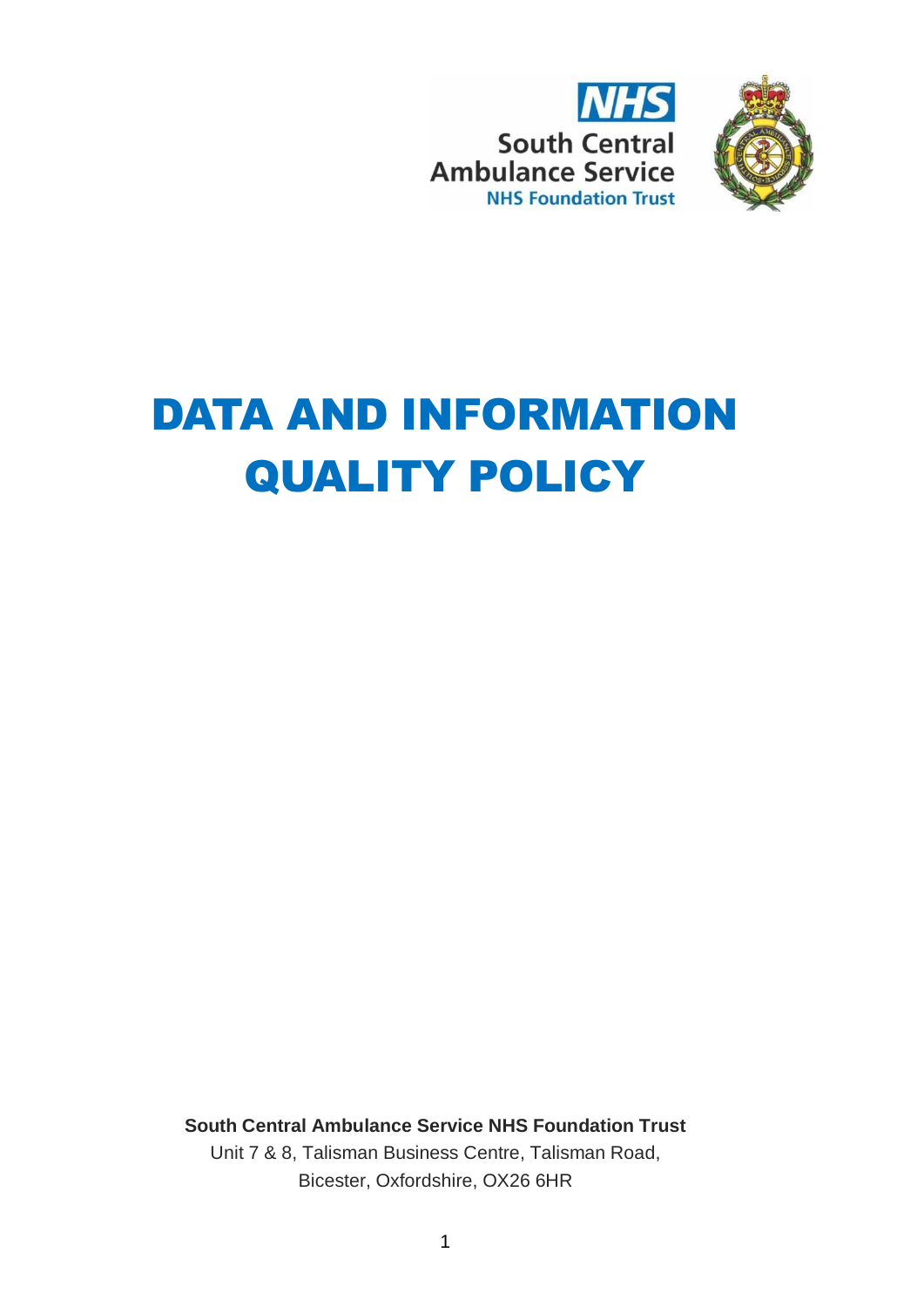## **Table of Contents**

| 1.               |                                                                                |  |
|------------------|--------------------------------------------------------------------------------|--|
| 2.               |                                                                                |  |
| 3.               |                                                                                |  |
| $\overline{4}$ . |                                                                                |  |
| 5.               |                                                                                |  |
| 6.               |                                                                                |  |
| 7 <sub>1</sub>   |                                                                                |  |
| 8.               |                                                                                |  |
| 9.               |                                                                                |  |
| 10.              |                                                                                |  |
| 11.              |                                                                                |  |
| 12.              |                                                                                |  |
| 13.<br>14.       |                                                                                |  |
|                  |                                                                                |  |
|                  |                                                                                |  |
|                  |                                                                                |  |
|                  |                                                                                |  |
|                  |                                                                                |  |
|                  |                                                                                |  |
|                  |                                                                                |  |
|                  | APPENDIX 6: DATA AND INFORMATION QUALITY, ISSUE MANAGEMENT - PRIORITISATION OF |  |
|                  |                                                                                |  |
|                  |                                                                                |  |
|                  |                                                                                |  |
|                  |                                                                                |  |
|                  |                                                                                |  |

## <span id="page-1-0"></span>**Document Information**

Author: Simon Mortimore – Assistant Director for Business Information.

Ratifying committee/group: IM&T Control Board.

Equality impact assessment date: 22<sup>nd</sup> March 2019.

Date of Issue: 16th July 2021

**Review due by: 07/2023** Version: CPP\* BIT2021/001 1.4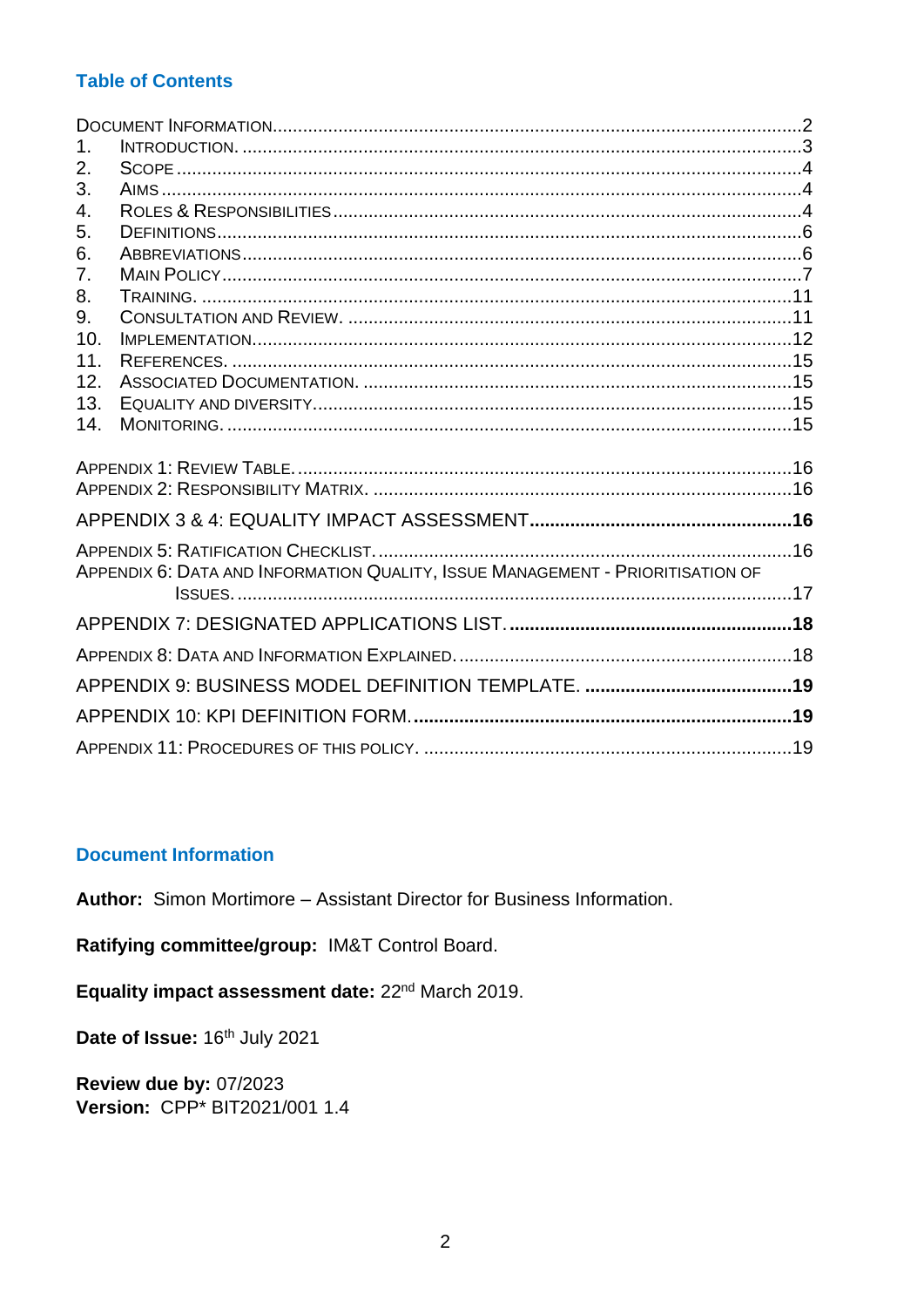## <span id="page-2-0"></span>**1. Introduction.**

Data and Information Quality (D&I quality) is often perceived as a bureaucratic process which delivers little or no organisational value. However, high quality D & I quality can deliver:

- Reduced bureaucratic burden through process automation.
- Improved clinical care.
- Improved staff morale.
- Better fiscal management.
- Better quality management decision making.
- Delivery of national reporting requirements.
- Faster delivery of information.
- Reduced cost of information management.
- Enhanced relationship with commissioners.
- Improved clinical governance.
- Operational efficiency improvement.
- The enabling of accountability.
- Improved revenue management.
- Compliance with policies and relevant legislation, GDPR regulations.

• Quality is a relative measure, and is based on the decision that the information (derived from data) is being used for, but has 5 key elements:

- Completeness.
- Timeliness.
- Correctness.
- Consistency.
- Relevance.

An example of the application of the above is incident management. For real time operational management data would need to be available in near real time. However, for strategic planning immediate availability would not be required.

Implementation of the D & I quality policy, through its associated procedures, is split into two areas:

- The setting of data and information standards, which includes Designated applications, core data & information items, business models, KPI definitions, reference data (master data management), and list of value management.
- •
- The management of D&I issues. Issue management operates under the principle that issue resolution lies with those that triggered the issue, with the Business Intelligence Team (BIT) being responsible for defining and operating the governance process.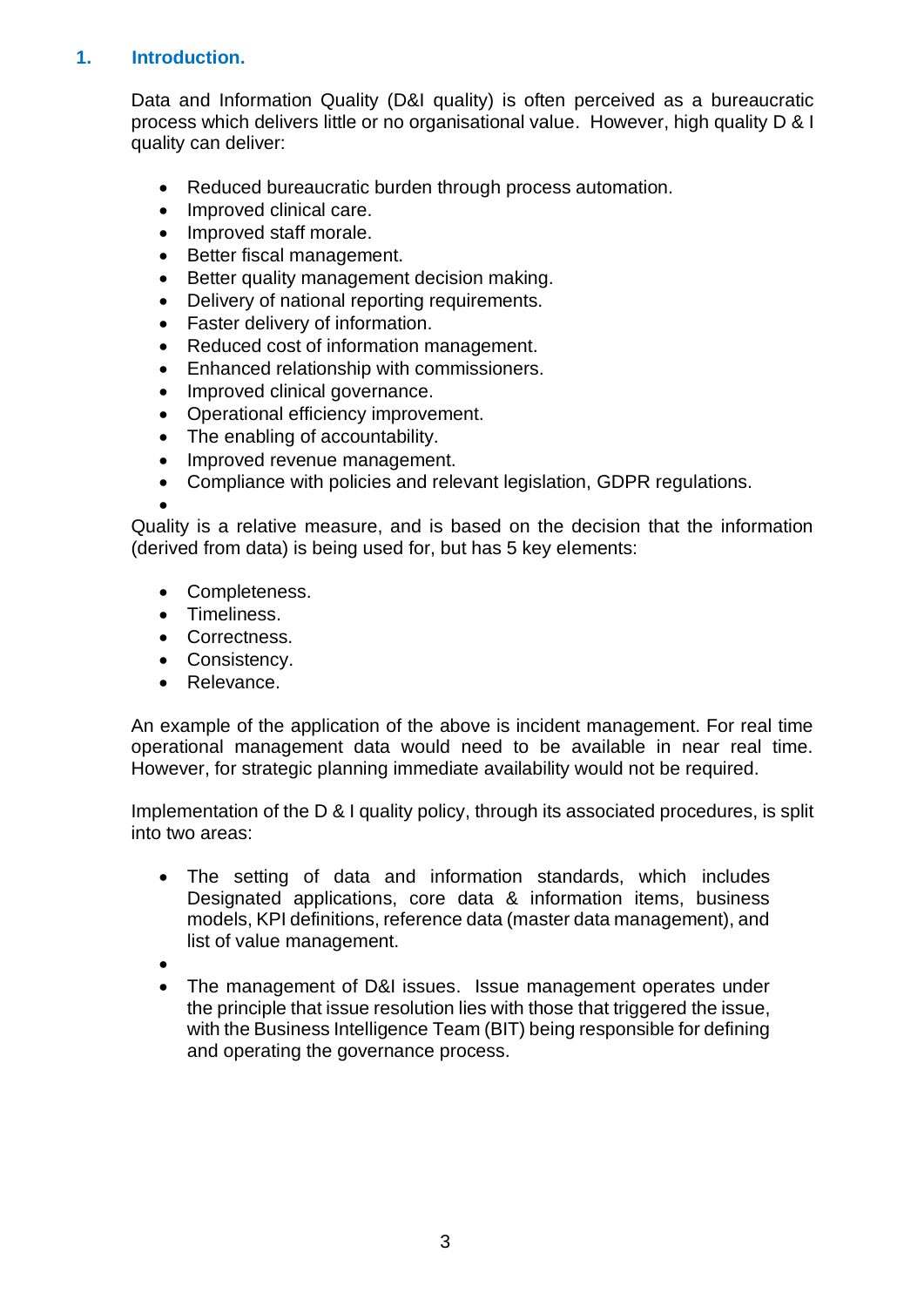## <span id="page-3-0"></span>**2. Scope**

This policy will apply to the Trust's data, and the information derived from it, that is stored in any electronic form within designated applications.

This policy forms part of the Trust's information assurance framework (IAF)

#### <span id="page-3-1"></span>**3. Aims**

The aims of this policy are:

- That there is a consistent understanding of the organisational benefits of data and information quality.
- That there is a consistent understanding of what good data and information quality is and how it will be measured.
- That all staff have a clear understanding of their roles and responsibilities in the delivery of data and information quality, and that resolution of issues lies with those triggering the deviation and/or error.

## <span id="page-3-2"></span>**4. Roles & Responsibilities**

#### **4.1 The Executive.**

Will have overall responsibility for ensuring that there is compliance with this policy, and any associated strategies and procedures.

#### **4.2 Director of Digital.**

Has responsibility for ensuring that all ICT systems, applications, infrastructure, and projects are compliant with this policy and associated strategies and procedures.

#### **4.3 Heads of Department.**

Will ensure that all staff, and where relevant external suppliers, are aware of this policy and associated procedures and that they are being complied with.

That all projects they are ultimately responsible for have been passed in terms of data and information quality, and the appropriate SME advice sought throughout the project life cycle.

#### **4.4 Procurement.**

Will ensure that any contracts placed contain the relevant conditions to reflect this policy, and any associated procedures, and compliance requirements, for example: reporting, master system management, KPI and information standards management.

## **4.5 Assistant Director for Business Information.**

Has organisational responsibility for ensuring that there is in place the appropriate governance framework to support the delivery of fit for purpose D&I quality.

They will also provide final authority for the setting of any standards where this cannot be resolved by the normal governance process.

#### **4.6 IG Manager.**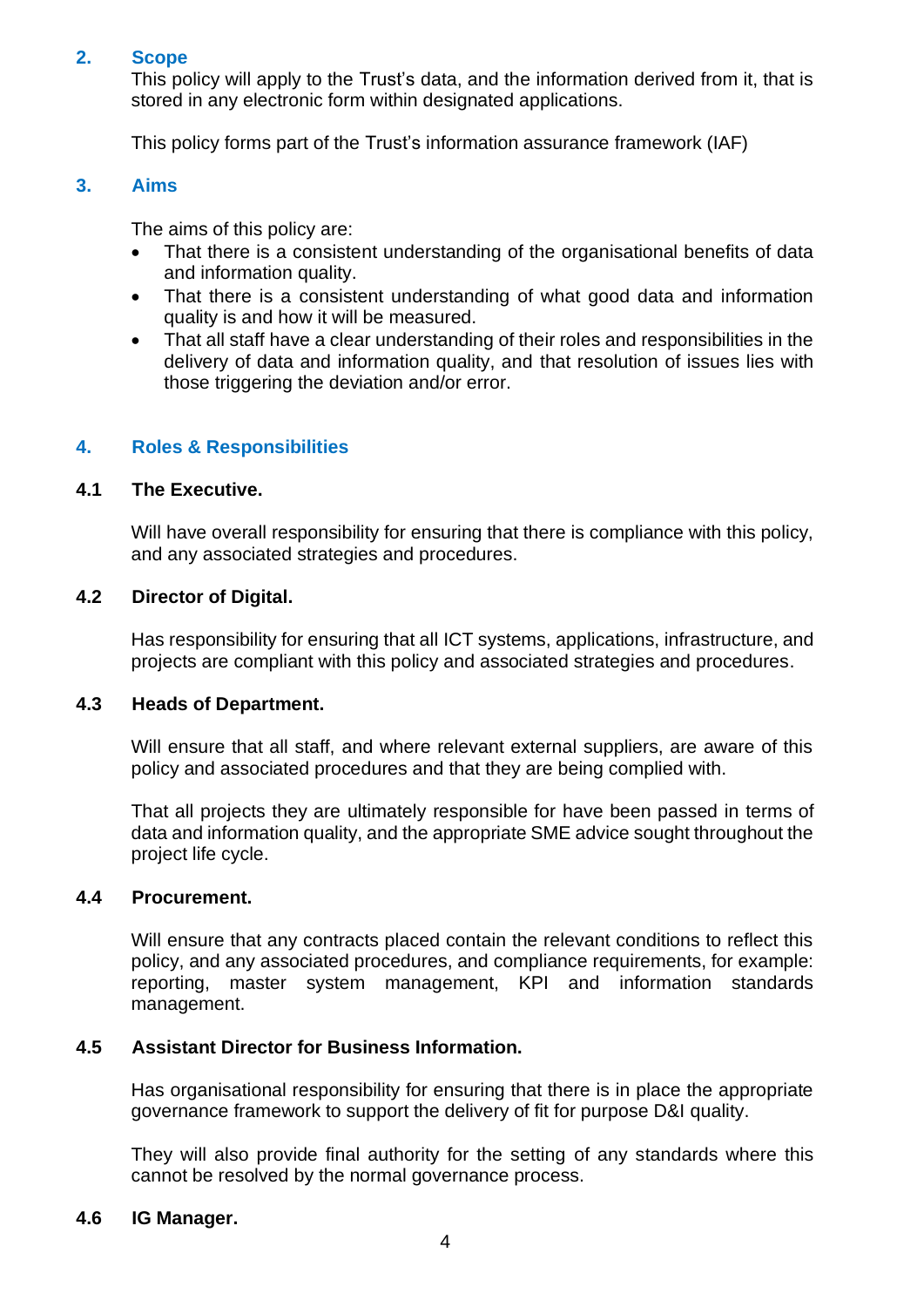Has responsibility for ensuring that the relevant D & I quality policies and procedures are compliant with relevant IG requirements, including the IG Toolkit.

## **4.7 Functional Heads.**

The following areas will nominate an information lead who will have ownership for ensuring that their functions have in place the process for the setting of the relevant data and information standards. This will include the interpretation of relevant external standards (for example ISN's):

- Finance.
- HR.
- Clinical Quality.
- Estates.
- CCC, 111-IUC, Operations, & NEPTS (undertaken by the Business Intelligence Team).

## **4.8 Business Intelligence Team.**

BIT has responsibility for ensuring the governance over the setting and monitoring of data and information standards but does not have responsibility for the defining of them except where they are regarding CCC and operations activity and performance.

They will also have responsibility for ensuring that the appropriate initial and ongoing communication and education is in place.

Finally, BIT have responsibility for providing SME support to all projects and BAU changes related to data and information flows including the definition of; reference data sets,  $LOV<sup>1</sup>$  sets etc.

## **4.9 Managers and Supervisors.**

Managers and supervisors will have responsibility for ensuring that staff are aware of and adhere to relevant policies and procedures.

## **4.10 All staff.**

All staff have a responsibility to:

- Record data and information promptly and accurately in the appropriate manner, whether this be paper or electronic.
- Adhere to the relevant policies, procedures and relevant legislation.
- Ensure familiarity with this policy and raise any questions with their line manager.

<sup>&</sup>lt;sup>1</sup> List of Values, the values that may be selected within the applications.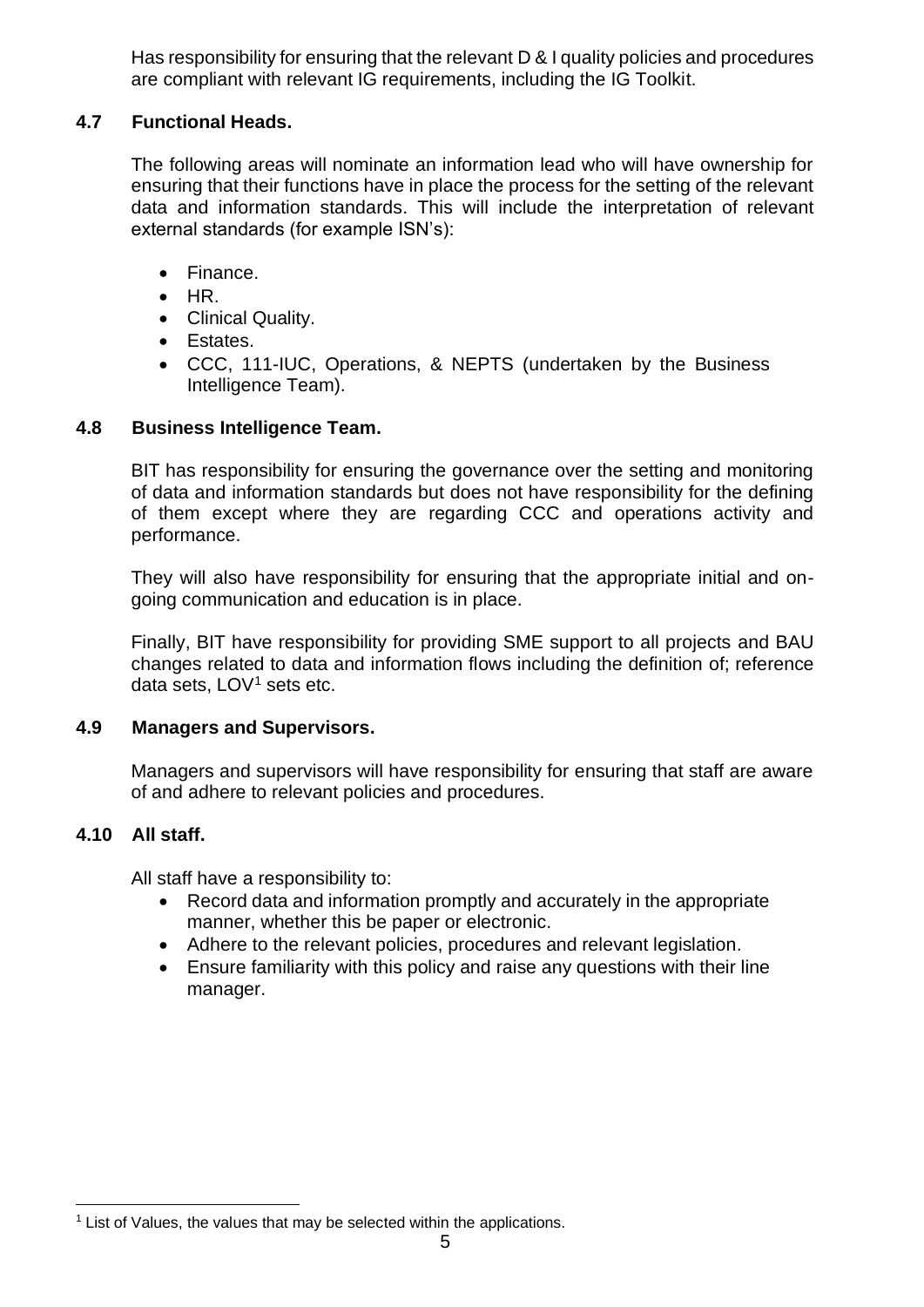## <span id="page-5-0"></span>**5. Definitions**

<span id="page-5-1"></span>**6. Abbreviations**

| <b>Term</b><br>Acute                        | Definition.<br>A condition that is short term in nature.                                                                                                                                                 |  |  |  |
|---------------------------------------------|----------------------------------------------------------------------------------------------------------------------------------------------------------------------------------------------------------|--|--|--|
| Chronic                                     | A condition that is long lasting or permanent.                                                                                                                                                           |  |  |  |
| Data                                        | The creation of a specific item, e.g., date and time,<br>case number, ESR number, journey type, performance<br>category, incident cost, call revenue.                                                    |  |  |  |
|                                             | Data & Information Quality The set policies, procedures, & governance that<br>ensures that data, and the information derived from it<br>are fit for purpose in enabling decision making.                 |  |  |  |
| Information<br><b>Information Assurance</b> | The presentation of data in such a way that it supports<br>the decision being made. For example, the date and<br>time of PTS pickups could be grouped to show the<br>average number per hour.            |  |  |  |
| Framework                                   | The Trust's overarching approach (strategies, policies,<br>procedures etc) to ensure that the security, resilience,<br>availability and accuracy of data and information are to<br>an appropriate level. |  |  |  |
| <b>Subject Matter Expert</b>                | A person who is an authority in an area or topic. Within<br>the context of this policy that will be a member of the<br>BIT team of the functional nominated lead for the area.                           |  |  |  |
| <b>Abbreviations</b>                        |                                                                                                                                                                                                          |  |  |  |
| Abbreviation.<br><b>SME</b>                 | Definition.<br><b>Subject Matter Expert.</b>                                                                                                                                                             |  |  |  |
| CCC                                         | <b>Clinical Co-ordination Centre.</b>                                                                                                                                                                    |  |  |  |

M&M Mortality and morbidity.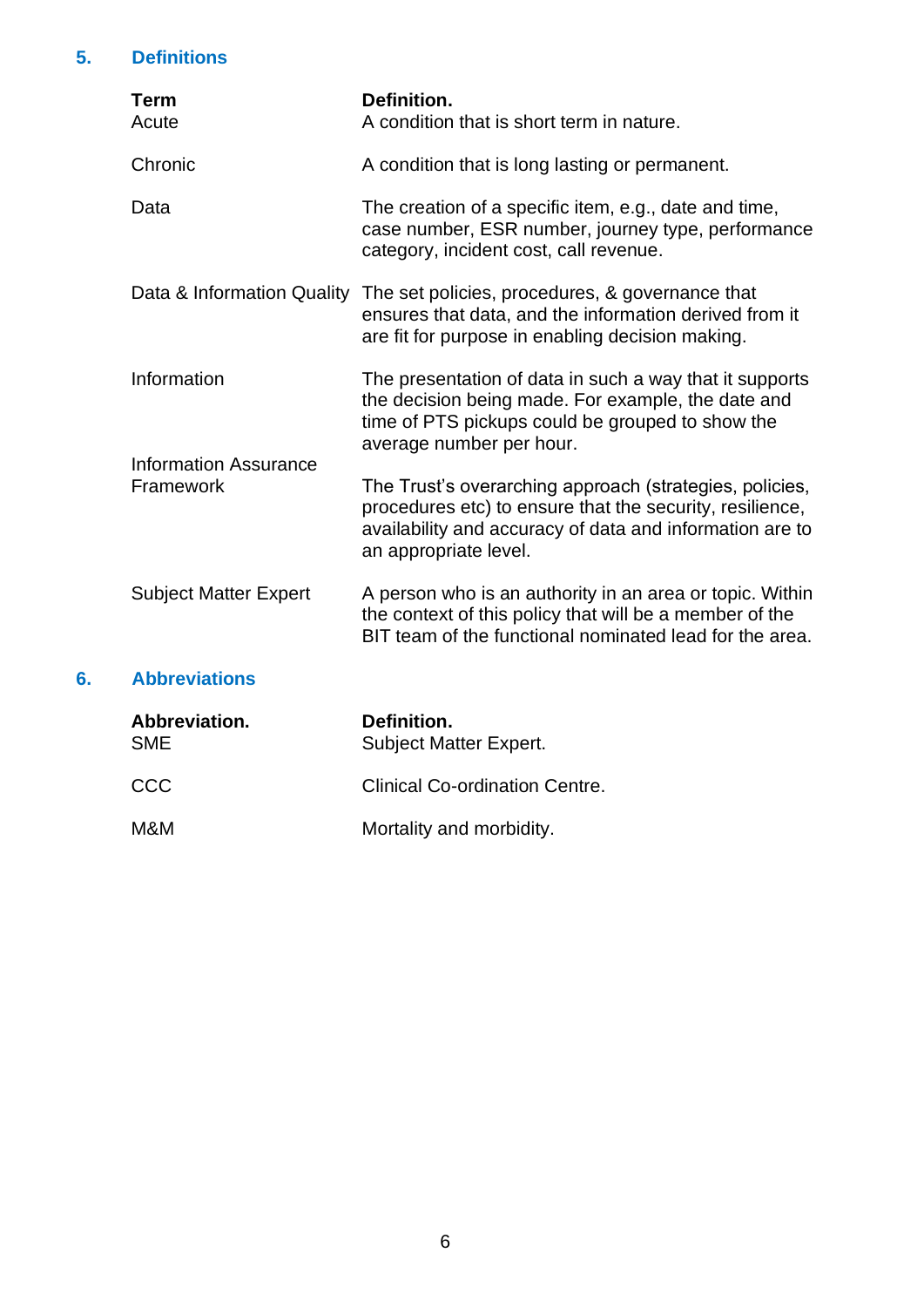## <span id="page-6-0"></span>**7. Main Policy**

## **7.1 Policy Benefits.**

Data and information quality can very often be perceived as a bureaucratic process with little or no relevance to the front-line delivery of services.

However, there are significant benefits that are enabled with the appropriate D&I quality management being in place.

#### 7.1.1 *Process automation to reduce bureaucratic burden.*

A significant amount of resources, with the resultant cost and time implications, may deployed manually controlling process that could be automated with good quality D & I, allowing data to be shared automatically between systems.

#### 7.1.2 *Improved clinical care.*

Good D & I quality can be used to improve operational clinical delivery. For example, clinical information capture in ePR can be used along the patient's pathway. It can also be used for demand and capacity forecasting where it enhances a simple incident count approach.

#### 7.1.3 *Improved staff morale.*

Use of systems can very often be viewed as an administrative burden with little or no individual or departmental benefit. However, if improved D & I quality can show direct benefits, then this can improve staff morale and sense of empowerment as people will see directly how their efforts are of value to them and their department and generate a sense of control over an individual's work.

For example, accurate HR information, means less time correcting or seeking information and completing of HR processes.

#### 7.1.4 *Better fiscal management.*

As the Trust's core billing is based on a transactional mode, the accurate recording of activity, volume, and type, is vital in ensuring the Trust receives the income that it is due.

As well as safeguarding income D & I quality directly supports the accurate calculation of costs, both in terms of accurate recording of staff, activity etc, and also by ensuring that there are in place agreed business models to ensure the appropriate allocation of revenue and costs.

#### 7.1.5 *Better quality management decision making.*

To design and implement new services, and to monitor that they are being delivered to the appropriate standard, requires relevant information to understand what we presently do, what is required in the future, and how it will be delivered.

Inaccurate and/or missing data could make this process very difficult and lead to a reactive rather than proactive approach.

With the rate and complexity of change increasing dramatically it is unlikely that this approach will be sustainable, so the management information the organisation requires will need to be available; on demand, be more complete, and accurate.

7.1.6 *Delivery of national reporting requirements.*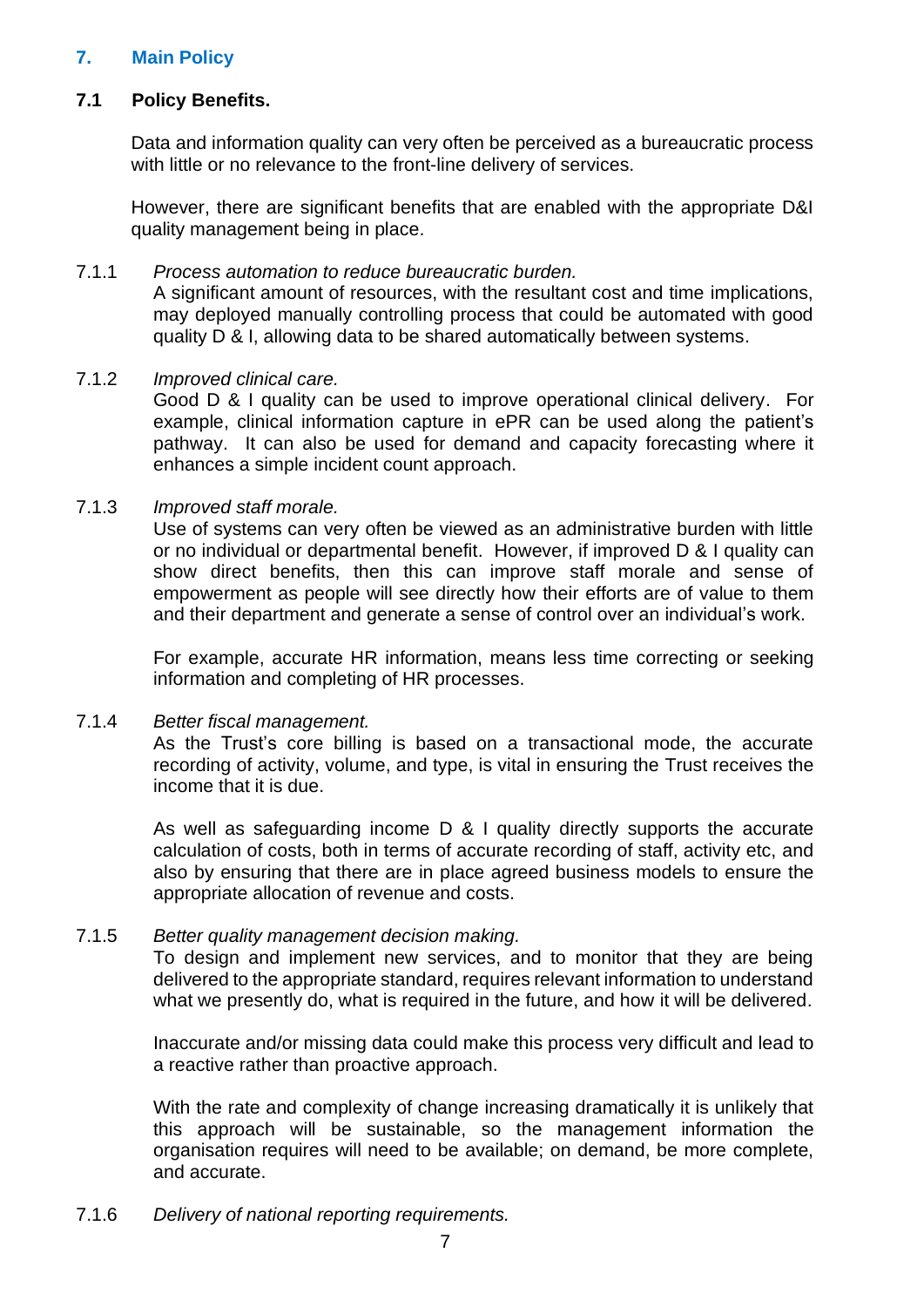Although there has been an active program to try and reduce the data collection burden on front line organisations, there is no doubt that these requirements will increase both in terms of volume and complexity.

At present many of these information provisions are highly reliant on manual processes (to validate and complete), and reworking of data due to poor D & I. With improved quality many of these processes could be automated and the burden on front line and back office resources dramatically reduced.

There is also a reduction of the risk of the image of the organisation being tarnished by the failure to provide required information, or information that is inaccurate.

#### 7.1.7 *Faster delivery of information.*

Good D & I quality means that there is less requirement to manually and/or multiple process data, and therefore it can be made available in a timelier manner.

#### 7.1.8 *Reduced cost of information management.*

Where information is not automated and requires complete or partial manually processing, there will be a cost associated with it.

Very often the need to do this is driven by poor D&I quality, rather than technology issues. For example, data validations, translations etc.

Whilst difficult to exactly quantify, savings of circa 20% - 25% in time can often be realised.

#### 7.1.9 *Enhanced relationship with commissioners.*

Improved D & I quality will enhance the relationship with our commissioners, ensuring clarity of activity and avoiding challenges based on poor D & I quality, for example symptom group, NHS number etc.

In addition, it allows more proactive analysis to be undertaken.

#### 7.1.10 *Improved corporate and clinical governance.*

More focus will be placed on ensuring governance in both the clinical and organisation areas.

In clinical areas measures such as M&M, clinical protocol adherence, clinical effectiveness etc, will become more of an emphasis. This can only be effectively managed through robust D&I quality.

In the corporate arena elements such as efficiency, monitoring of resource usage, and adherence to governance protocols will also be enhanced.

#### 7.1.11 Operational efficiency improvement.

Enhanced D & I quality will drive a more robust understanding of operational reality through accurate activity delivery and the associated resource usage, how fuel is used per journey, what is the actual cost/resource of an incident etc. Through a more robust "picture" areas of deviation can be identified, examined and more efficient processes implemented.

This more robust "picture" will also enable a better understanding of how various functions integrate with each other and will allow process redesign to be more robust.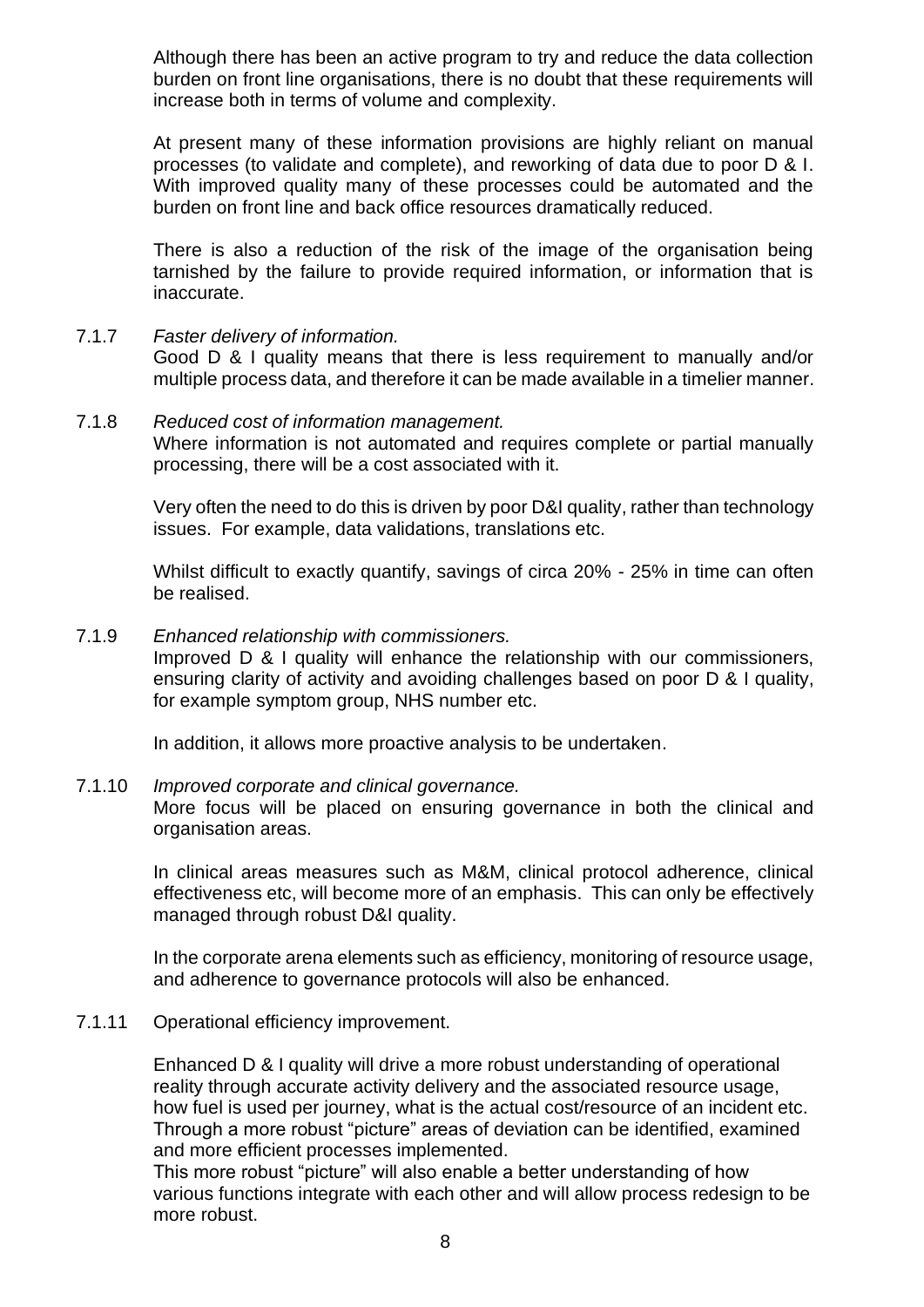Finally, as already noted, better D & I quality will allow greater process automation.

#### 7.1.12 *Enabling Accountability.*

A lack of trust and/or belief in information can often be used to avoid decision making. Whilst recognising that this problem will never be totally resolved, robust D & I quality (the issue management process in particular) can significantly mitigate it by identifying that the information is of an acceptable level to make the decision required.

#### **7.2 The Definition of Quality.**

Generally D & I quality must be fit for purpose. Within the Trust this will be driven by two key requirements:

- The purpose of information is to support decision making, the nature of the decision drives the required quality. For example, in monitoring Cat 1 performance, data will have to be timely (real time) and accurate, all incidents, must be recorded. However, for undertaking and service review a certain amount of lag is allowed and minor inaccuracies would be acceptable.
- The meeting of mandated national, regional, or local standards, for example NHS number completeness to support integrated pathways, patient communications, and commissioning.

Quality is a relative term, and the reality is that it can never be "perfect", and that pragmatism must play a significant part in any programme.

It should also be recognised that it is a "chronic" rather than "acute" issue and requires an on-going approach.

When setting and assessing D & I quality there are generally 5 domains considered.

#### 7.2.1 *Completeness.*

Is data recorded to derive the information required? For example, NHS number.

#### 7.2.2 *Timeliness.*

If the data is correct, is it available in the required timescales. For example, resource status.

To support operational resource allocation, this must be real time, so that resources may be allocated appropriately.

However, if analysis is being undertaken of productive time, the status data must be correct, but would not have to be entered in real time.

#### 7.2.3 *Correctness.*

Even if the information has been entered in a timely manner, if it is factually incorrect then this can be a significant impact, for example the entry of ePR clinical information.

The incorrect data could be entered, not only leading to issues further along the clinical pathway but leading to poorer demand and capacity planning.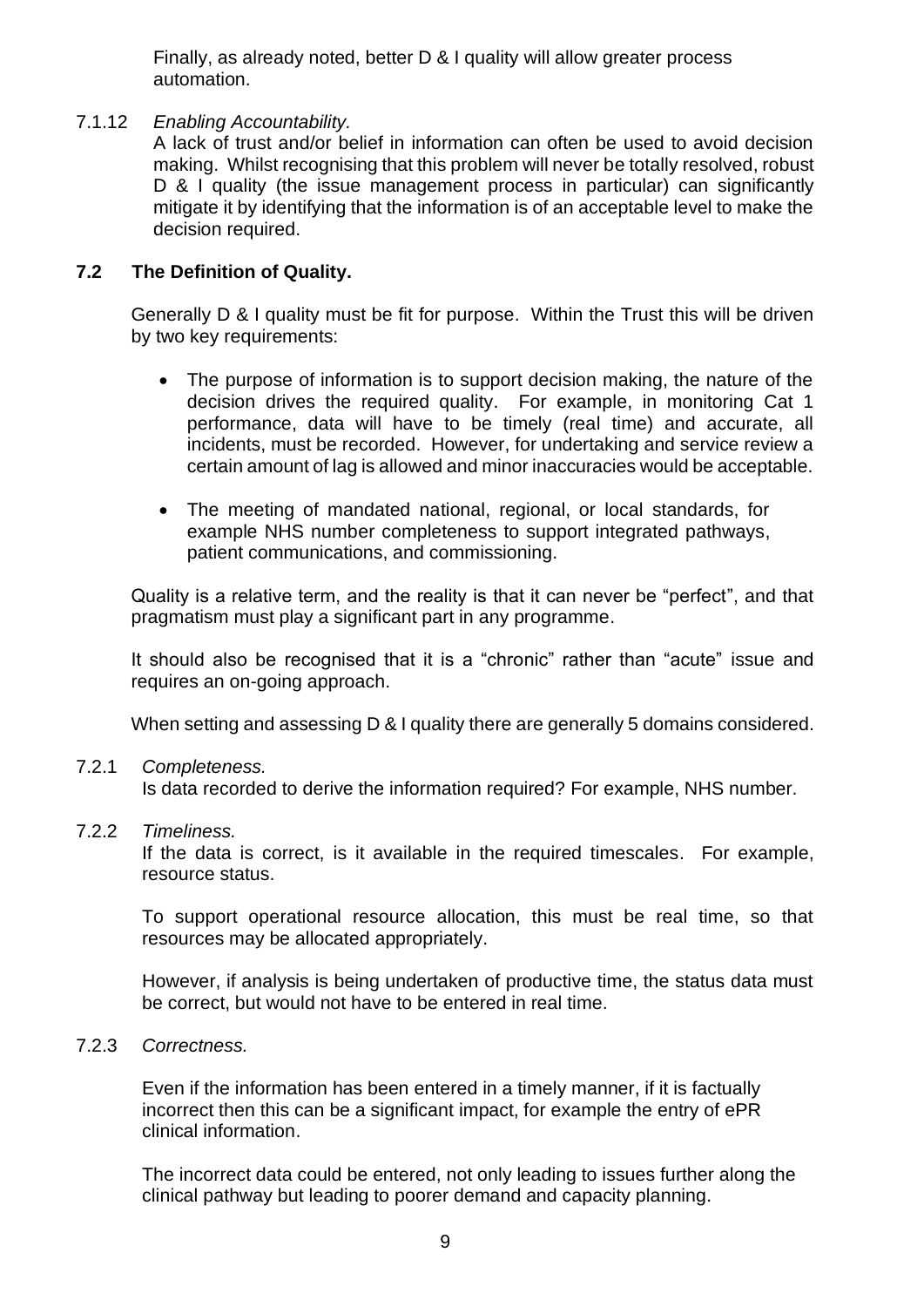It is also a requirement under the General Data Protection Regulations that relevant data be correct.

#### 7.2.4 *Consistency.*

Data and information must be consistent to ensure effectiveness and credibility, and this is of two types.

- Over time. If the same piece of information changes over time (e.g. the income a service is receiving for a given period) then it immediately stops being useful and undermines the credibility of the information.
- Between sources. If the same piece of information from disparate sources is inconsistent (e.g. organisational location) then it again undermines the credibility and usefulness of the information.

#### 7.2.5 *Relevance*

Data, and the information derived from it must be relevant to the decision being made.

#### **7.3 Assessing Good Data and Information Quality.**

As has already been outlined quality is a relative term focussed on how data and the derived information is being used.

- However, in general we would have an effective D&I quality management regime if:
- Information about the same thing is consistent in terms of stability (it does not change over time).
- For each key type of data and information there is a definitive source which is managed to ensure quality.
- The perception of data and quality is seen as being fit for purpose.
- Where appropriate we meet, or exceed, national norms of compliance.
- We meet external reporting requirements in terms of timeliness and accuracy.
- An efficiency gain can be demonstrated for IM (efficiency being the same output, or more likely given the increased data and information requirements on the organisation, an increase in output without resource requirements increasing at the same rate).
- Information consumers have access to the information earlier, either through the processing being speeded up, or through the deployment of self-service information systems.
- The capturing of data is engrained as part of the business process, rather than seen as an additional bureaucratic burden, and is only manual as a last resort.
- Workflows are fully digitised.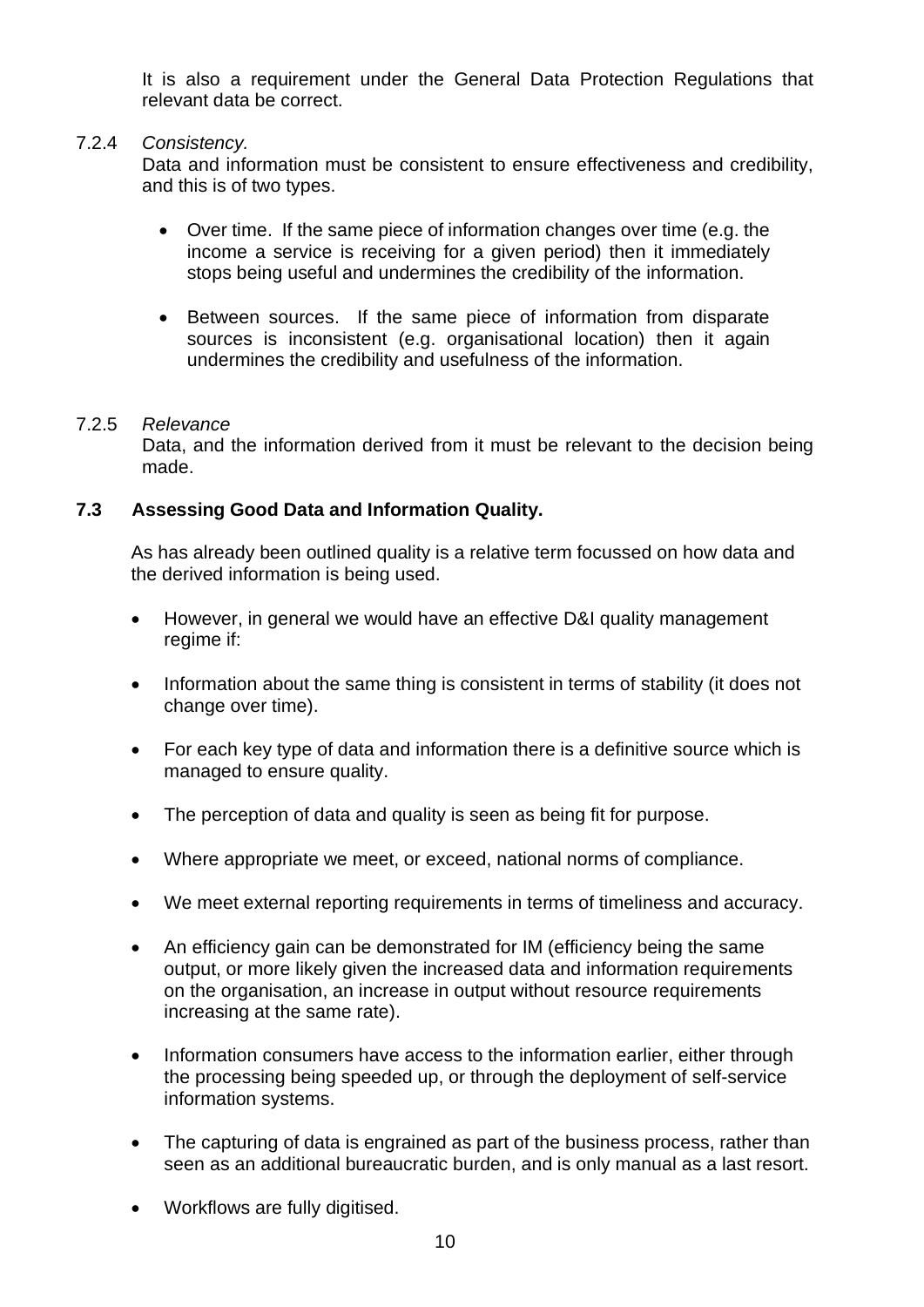## <span id="page-10-0"></span>**8. Training.**

Once ratified notification of the implementation of this policy, and ongoing education, will be undertaken as follows:

- Articles will be included in staff matters.
- An introductory e: mail will be sent to all heads of departments.
- BIT Business Information Analysts will communicate at their BAU management meetings with each of the service areas.
- The IG presentation will be updated to reflect the rationale and requirements for data and information quality.
- BIT training materials re the accessing and use of information will be updated to reflect the requirements of the policy.
- •

## <span id="page-10-1"></span>**9. Consultation and Review.**

#### **9.1 Stakeholders and Groups consulted.**

This policy has been reviewed and sent for consultation to all staff within the organisation as noted below.

| Stakeholder or group.         | Consultation Period (from – to). | <b>Comments</b><br>received (Y/N). |
|-------------------------------|----------------------------------|------------------------------------|
| All SCAS Staff                | 14/05/2019 06/06/2019            | Υ                                  |
| Information Security &        |                                  |                                    |
| Governance Steering Group     | 18/06/2019 - 18/06/2019          |                                    |
|                               | (by e-mail as previously tabled) | N                                  |
| <b>Workforce Board</b>        | 23/04/2021 - 28/05/2021          |                                    |
|                               | (by e-mail via HR                |                                    |
|                               | Senior Managers Group)           | N                                  |
| <b>IM&amp;T Control Board</b> |                                  |                                    |
| (accountable group).          | 29/06/2021 - 06/07/2021.         |                                    |
|                               | By e-mail, previously            |                                    |
|                               | reviewed by Group 15/06/2019)    | Y                                  |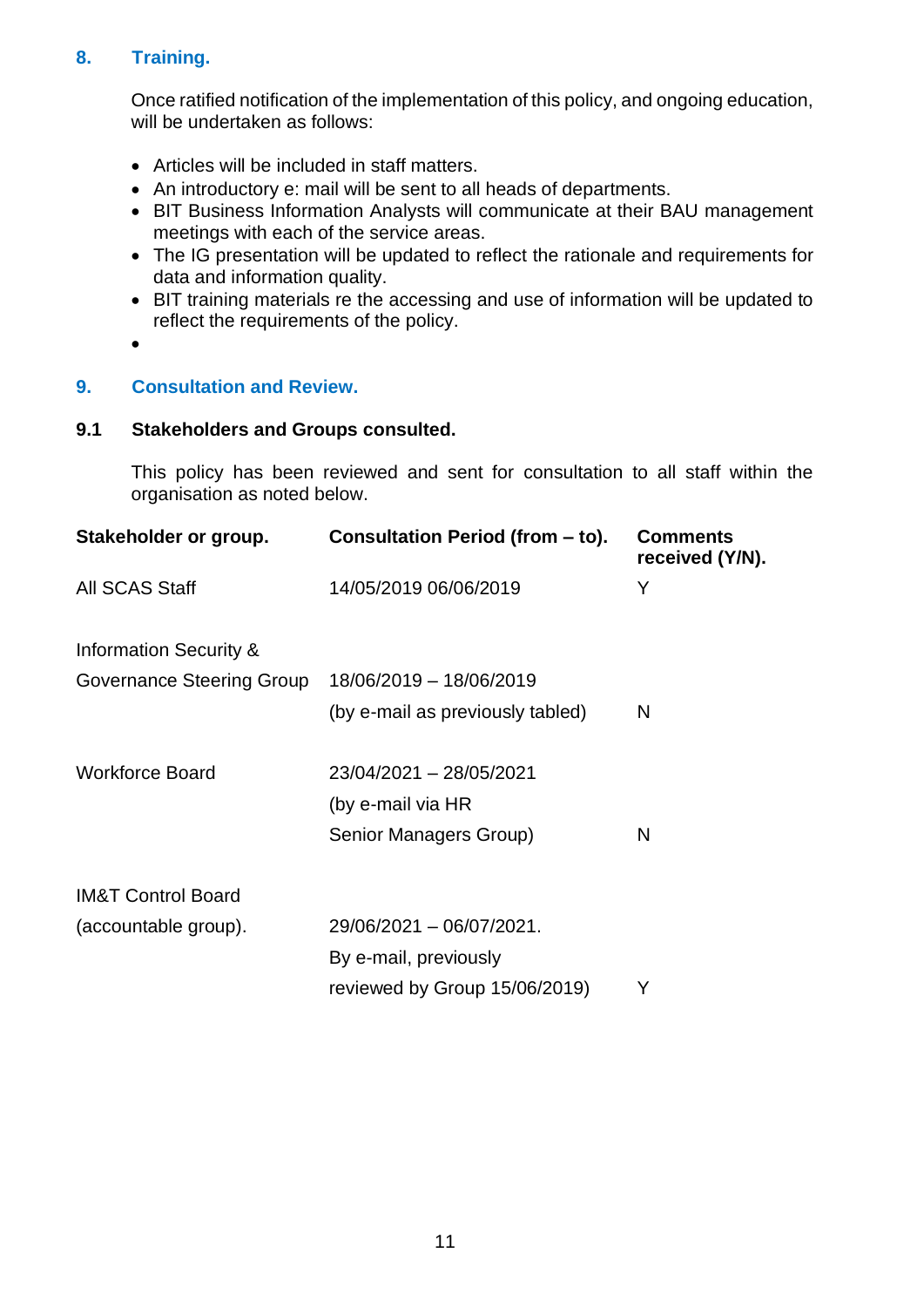## <span id="page-11-0"></span>**10. Implementation.**

Please refer to the training section for initial roll out and ongoing staff engagement.

Implementation of a D & I quality policy will focus on two areas:

- The setting of data and information standards.
- The management of D & I quality Issues.

## **10.1 Data and Information Standards.**

#### 10.1.1 *Principles*.

The Trust will implement and manage a process for defining and use of data and information standards as categorised below.

Where national or external standards are available<sup>2</sup> these will be used and adhered too, with deviation requiring formal approval.

#### 10.1.2 *Designated applications.*

Designated applications are those that are critical to the functioning of the Trust, either because they support a core business process, or they provide master data supply to other systems, whether internally or externally hosted, and will therefore be subject to stricter levels of governance<sup>3</sup>.

Designated application will be considered the prime application for the business process they support for both transactional and reference data and derived information.

Each designated application will have a business and technical owner. These will generally be respectively, the Information Asset Owners and Information Asset Administrators.

The business owner has overall responsibility for ensuring that the application information and data it contains (either transactional or reference), align with business need.

The technical owner has responsibility for ensuring that the application is operationally managed, including change control, in such a manner that it meets organisational need.

Where the system is hosted externally, or relies on external resourcing to support it, there will be a nominated commercial owner to ensure that the external supplier is meeting organisational requirements. This will be either the business or technical owner, whichever is the more appropriate.

<sup>2</sup> For example; ONS, Ordnance Survey, NHS Digital, ISCO etc.

<sup>&</sup>lt;sup>3</sup> As defined in the IM&T and Management Information Change Control Protocols.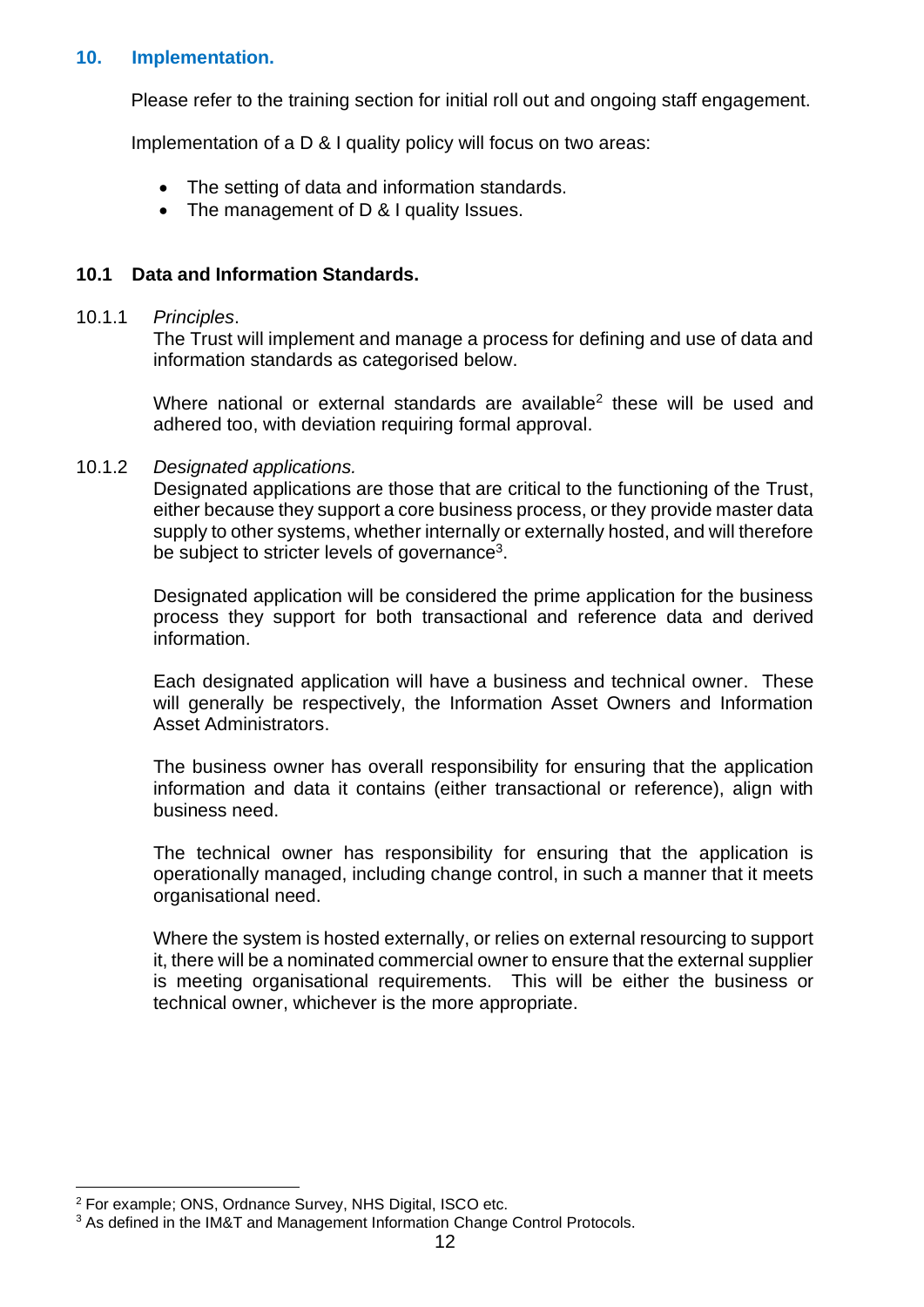## 10.1.3 *Core data & information items.*

The Trust will identify core data & information items, either type (e.g. date) or by business process (e.g. PTS journey abort reason) and for each of these ensure that there is a set of standards defined for the key data & information quality attributes, (timeliness, completeness, consistency etc).

Where a data or information item is used for multiple purposes, then the highest relevant standards will apply.

There will be a Trust approach whereby data creation & capture is automated as standard, and manual creation and processing is seen as a last resort.

#### 10.1.4 *Business models.*

A business model (BM) is the algorithm that derives information from data. For example, cost allocation, demand seasonality, effective whole-time equivalents.

By formalising the BM definition process.

- That the required organisational entities are aware of the model.
- They agree with it.
- There is an understanding of the model.
- The organisational impact of the model has been assessed, and if required relevant actions initiated.
- There is consistency in the reporting the same information item.

There will be a formal process for review, approval and monitoring of the models. The process will be led by the relevant functional lead.

#### 10.1.5 *KPI definitions.<sup>4</sup>*

A key performance indicator is an information item that is used to measure either a defined output of performance, or a control to enable its delivery.

For example, the performance KPI may be to break even. The control KPI's would be revenue and expenditure variance.

The individual presenting the KPI or indicator for approval should ensure that the relevant review groups have commented on it before submission.

By approval the individual, group or governance body acknowledges:

- They are aware of the KPI or indicator.
- Where the KPI is internal, they understand and agree with the rationale.
- They have assessed the organisational impacts of the KPI or indicator.
- That were listed in the accountable person section, they accept accountability for delivery.

#### 10.1.6 *Reference data, including master data management.*

Reference data is a set of data that is predefined, often hierarchical in nature, and is used across designated applications.

<sup>4</sup> See Appendix 6 for KPI definition template.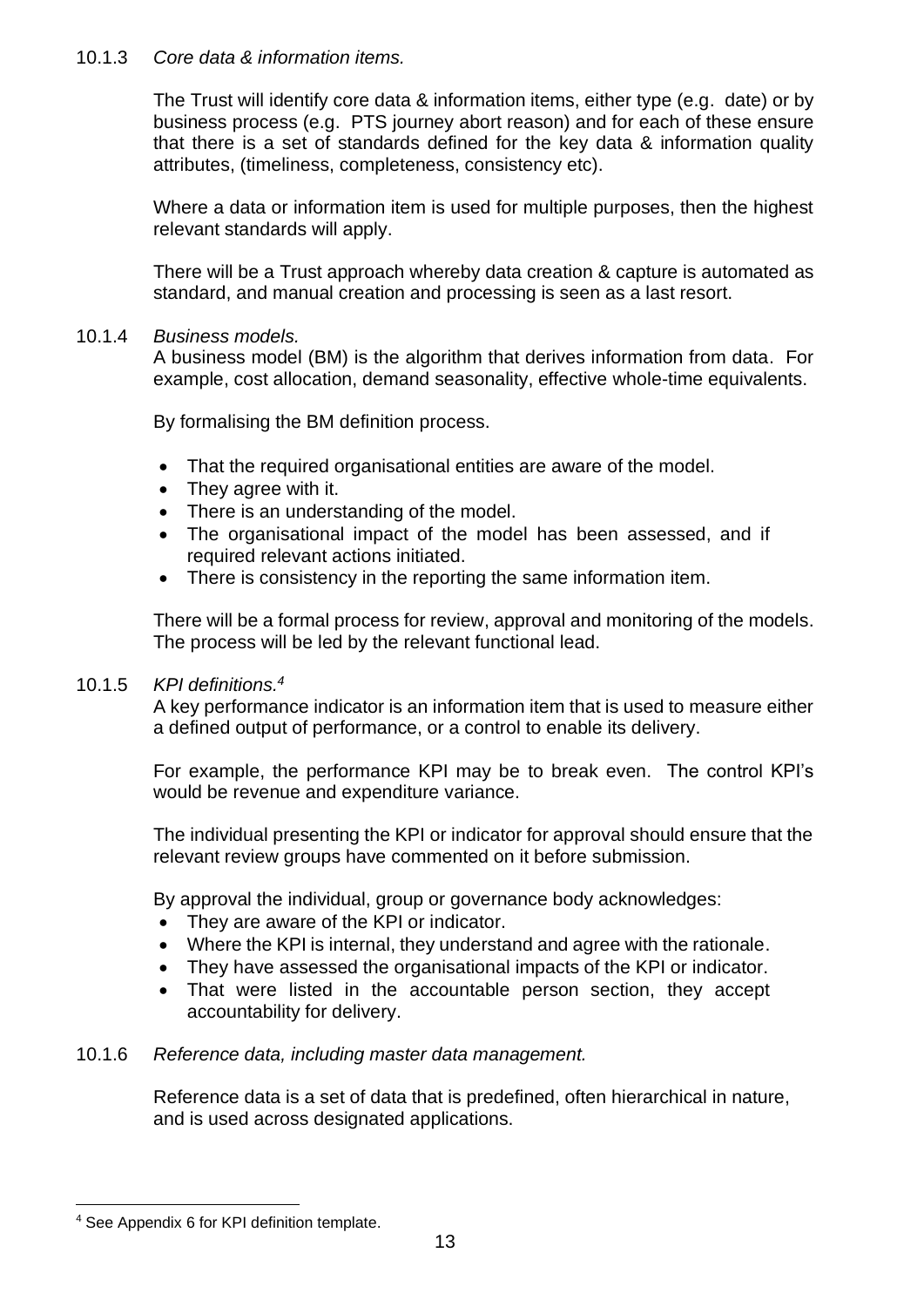This may be:

- External and generic, for example the PAF file.
- External but domain specific, for example NHS ODS data sets.
- Internal, organisational wide, for example site locations.
- Internal, function specific, for example resource call signs.

Where data sets are either nationally mandated or enabling a core business process, they will be subject to formal change control.

As noted above, each set will be held within the designated application, which is considered the master.

The Trust will operate a push process, either automatic or manual, for subscribing system updates.

Each reference data set will be owned by the functional information lead, and any changes must be approved by them.

Where the sets are external the functional lead will be responsible for monitoring them and ensuring that organisational impact is assessed and where relevant implementation managed.

#### 10.1.7 *Lists of Values.*

Lists of values are application and field specific, as opposed to reference sets which may be used within many fields of a single application, or across multiple applications.

Where LOV's are associated with a core data item, then they must be approved by the functional lead for the relevant area.

It is good practice for all others to be reviewed.

#### **10.2 Issue Management.**

A data and/or information issue is defined as where data and/or information is not meeting the required quality standards or where it is not a core item does not demonstrate compliance with the core attributes of quality noted above, e.g. it is incorrect.

The core principle of issue management resolution resides at source. For each issue identified a named individual will be tasked with delivering resolution.

BIT will be responsible for the definition and management of the issue reporting process<sup>5</sup> including resolution monitoring.

Resolution of issues will form part of the Trusts performance management framework.

Once this policy has been ratified, then the relevant operational procedures will be developed and implemented.

<sup>5</sup> See Appendix 2.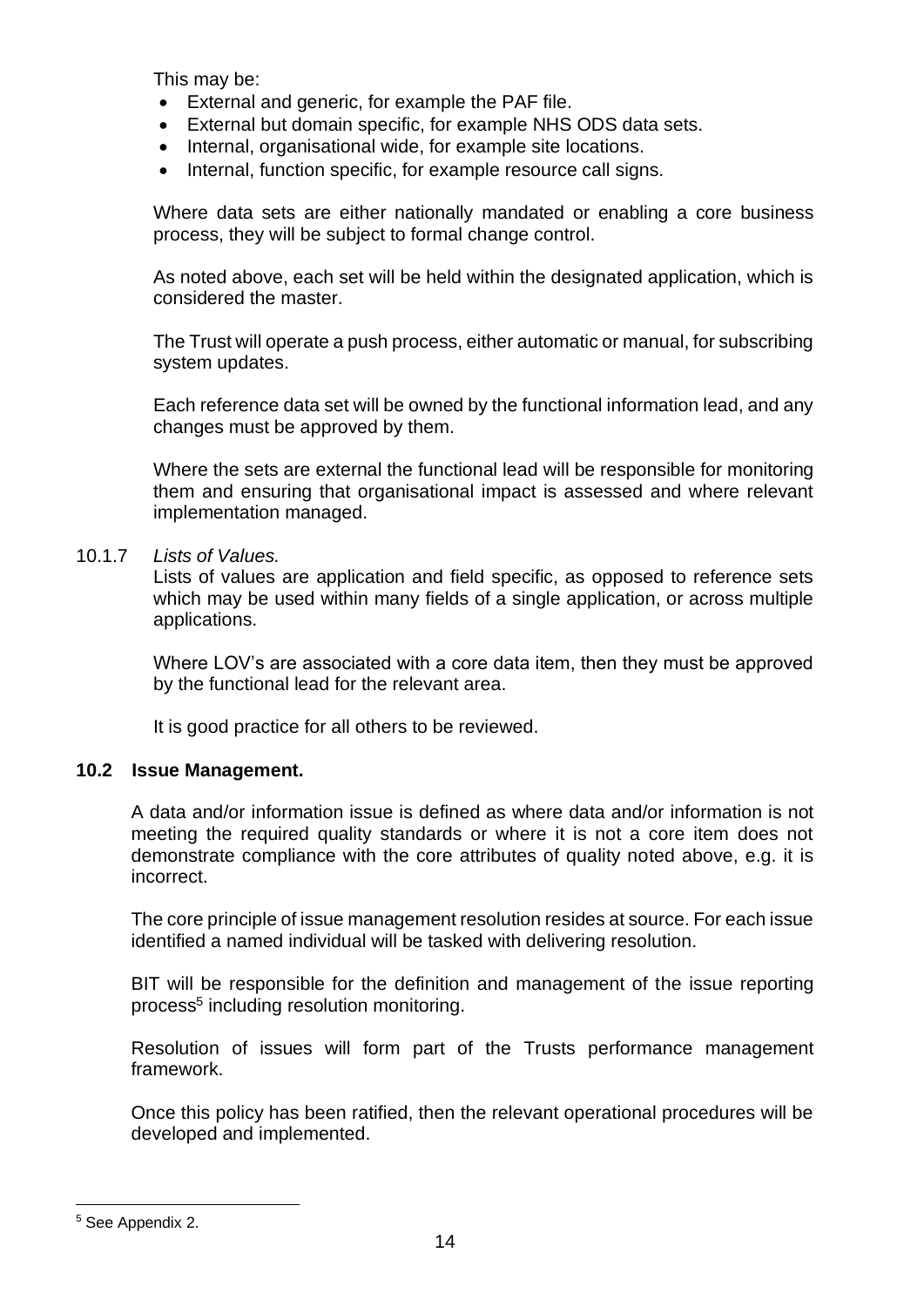#### <span id="page-14-0"></span>**11. References.**

None identified.

#### <span id="page-14-1"></span>**12. Associated Documentation.**

None identified.

#### <span id="page-14-2"></span>**13. Equality and diversity.**

The Trust is committed to promoting positive measures that eliminate all forms of unlawful or unfair discrimination on the grounds of age, marital status, disability, race, nationality, gender, religion, sexual orientation, gender reassignment, ethnic or national origin, beliefs, domestic circumstances, social and employment status, political affiliation or trade union membership, HIV status or any other basis not justified by law or relevant to the requirements of the post.

By committing to a policy encouraging equality of opportunity and diversity, the Trust values differences between members of the community and within its existing workforce, and actively seeks to benefit from their differing skills, knowledge, and experiences to provide an exemplary healthcare service. The Trust is committed to promoting equality and diversity best practice both within the workforce and in any other area where it has influence.

The Trust will therefore take every possible step to ensure that these procedures are applied fairly to all employees regardless of race, ethnic or national origin, colour or nationality; gender (including marital status); age; disability; sexual orientation; religion or belief; length of service, whether full or part-time or employed under a permanent or a fixed-term contract or any other relevant factor.

Where there are barriers to understanding e.g. an employee has difficulty in reading or writing or where English is not their first language additional support will be put in place wherever necessary to ensure that the process to be followed is understood and that the employee is not disadvantaged at any stage in the procedure. Further information on the support available can be sought from the Human Resource Department.

#### <span id="page-14-3"></span>**14. Monitoring.**

Adherence and review of this policy will be through the Information Security & Governance Steering Group.

Adherence reports e.g., issue resolution, will also be distributed to relevant managers.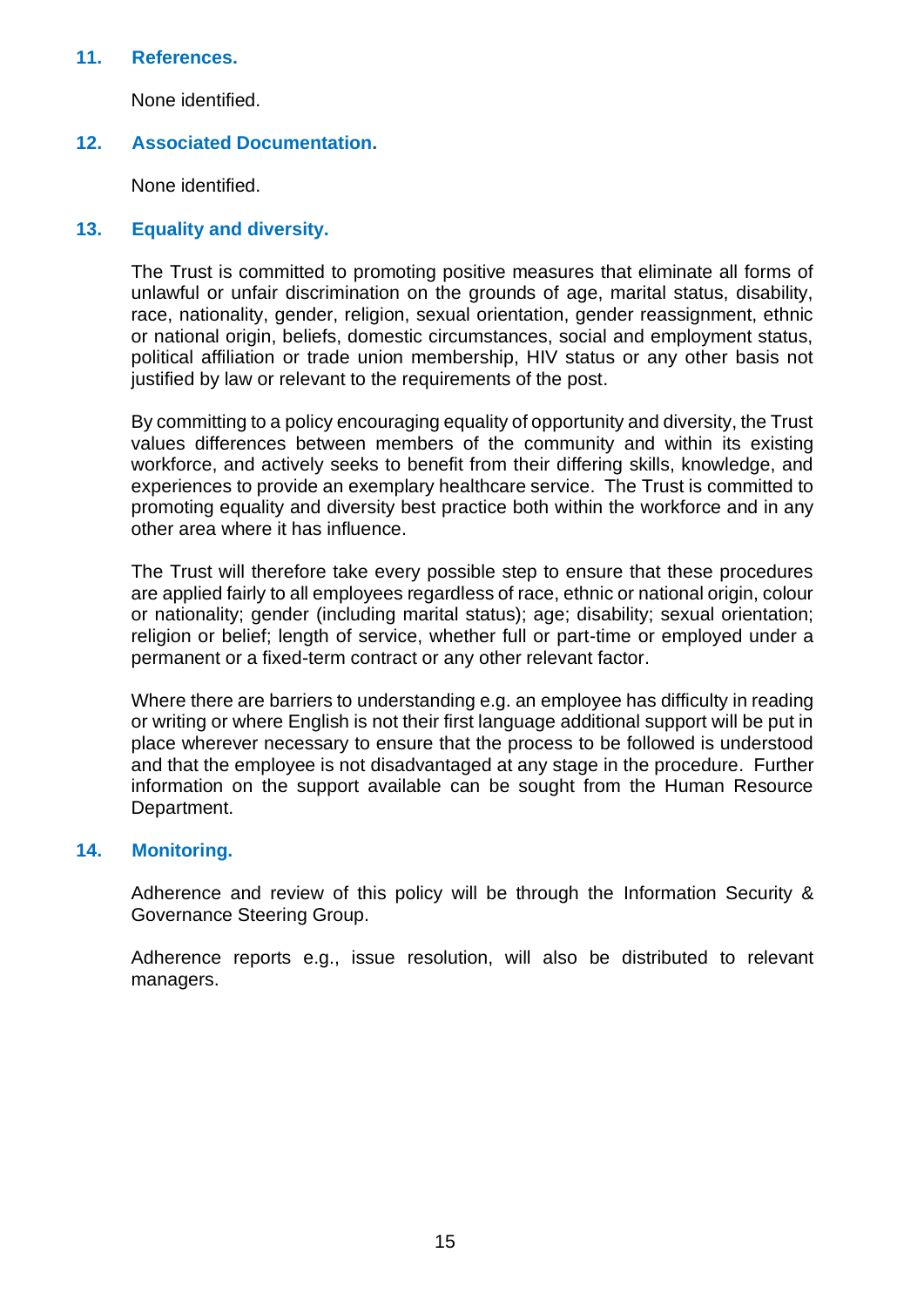## <span id="page-15-0"></span>**Appendix 1: Review Table.**

Many of our policies have a Staff 'Review Table' that is relevant to the document. This checklist is available for staff on our [Staff Intranet.](https://www.scas.nhs.uk/intranet/)

## <span id="page-15-1"></span>**Appendix 2: Responsibility Matrix.**

Many of our policies have a Staff 'Responsibility Matrix' that is relevant to the document. This checklist is available for staff on our [Staff Intranet.](https://www.scas.nhs.uk/intranet/)

## <span id="page-15-2"></span>**Appendix 3 & 4: Equality Impact Assessment**

A full Equality Impact Assessment has been carried out on this policy on the and is available on request to the public and internally via our **[Staff Intranet.](https://www.scas.nhs.uk/intranet/)** 

## <span id="page-15-3"></span>**Appendix 5: Ratification Checklist.**

Many of our policies have a Staff 'Internal Checklist' that is relevant to the document. This checklist is available for staff on our **Staff Intranet.**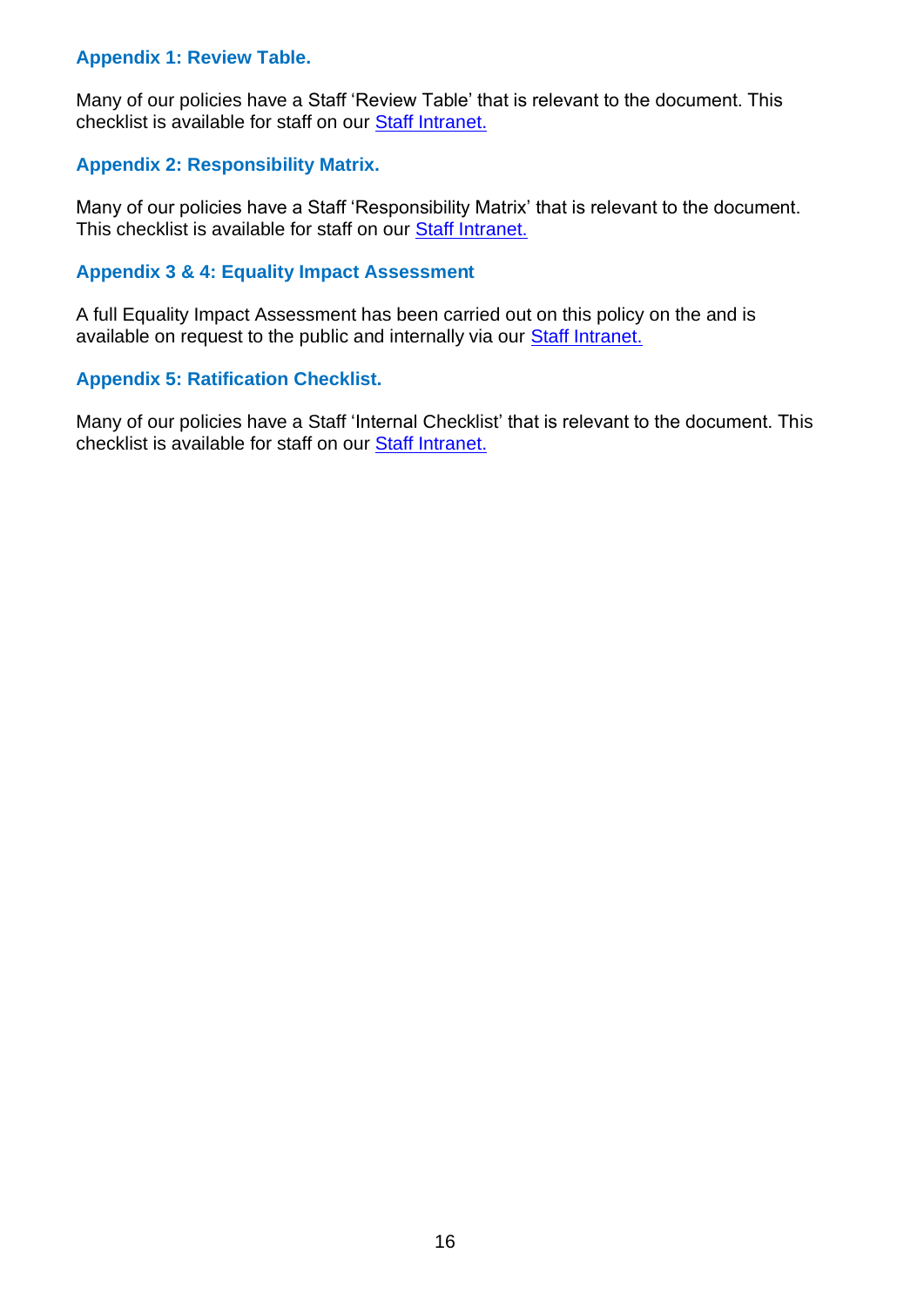## **Appendix 6: Data and Information Quality, Issue Management - Prioritisation of Issues.**

<span id="page-16-0"></span>

| <b>Issue</b>                                               | Negligible (1)                                                                                                                     | Minor (2)                                                                                                                                                                                                                                                                  | Moderate (3)                                                                                                                                                                                                                                                                               | Significant (4)                                                                                                                                                                                                                                                                                              | Major (5)                                                                                                                                                                                            |
|------------------------------------------------------------|------------------------------------------------------------------------------------------------------------------------------------|----------------------------------------------------------------------------------------------------------------------------------------------------------------------------------------------------------------------------------------------------------------------------|--------------------------------------------------------------------------------------------------------------------------------------------------------------------------------------------------------------------------------------------------------------------------------------------|--------------------------------------------------------------------------------------------------------------------------------------------------------------------------------------------------------------------------------------------------------------------------------------------------------------|------------------------------------------------------------------------------------------------------------------------------------------------------------------------------------------------------|
| <b>Clinical Safety</b>                                     | a) Unable to report<br>clinical KPI for 1 RP<br>b) Minor Injury to one<br>person not requiring first<br>aid                        | a) Unable to report internal<br>clinical KPi indicator for 2-3<br>RP's<br>b) Minor injury to one<br>person requiring first aid<br>and/or 3 days work<br>absence<br>c) Mismanagement of care<br>increasing overall treatment<br>period with no long-term<br>clinical impact | a) Unable to report<br>internal clinical indicator<br>for $\leq$ = 3 months or<br>external indicator for 1 RP<br>b) Moderate staff injury<br>needing professional care<br>and/or 4-14 days off work<br>c) Is reportable (RIDDOR,<br>HSE etc.)<br>d) Impacts 3-15 patients<br>in any manner | a) Unable to report internal<br>clinical indicator for $>$ 3<br>months or external indicator<br>for 2-3 RP's<br>b) Major staff injury and<br>long-term incapacity (>14<br>days off work)<br>c) Mismanagement of care<br>generating long term<br>effects, non-permanent<br>d) Impacts 16-30<br>patients/staff | a) Unable to report<br>external clinical<br>indicators for >3 RP's<br>b) Death or serious<br>injury with permanent<br>health impact<br>c) Impacts > 30 people                                        |
| <b>Service</b><br><b>Delivery</b>                          | Minor injury to one<br>person not requiring first<br>aid                                                                           | a) Service interruption of 1-<br>7 hours<br>b) Unable to report internal<br>indicator for 1-2 months.<br>c) Project schedule<br>slippage of 1-2 months                                                                                                                     | a) Service interruption of<br>8-24 hours<br>b) Unable to report<br>internal indicator for 2-3<br>RP's<br>c) Project schedule<br>slippage of 3-4 months<br>d) Team objectives not<br>met for quarter                                                                                        | a) Service interruption of<br>25-hours- 4 days<br>b) Unable to report internal<br>indicator for >3+<5 RP's<br>c) Project schedule<br>slippage of 5-8 months<br>d) Team objectives not met<br>for 2 consecutive quarters                                                                                      | a) Service interruption<br>$of > 4$ days<br>b) Unable to report<br>internal indicator for >5<br>RP's<br>c) Project schedule<br>slippage of >8 months<br>d) Team objectives not<br>met for whole year |
| <b>Fiscal Impact</b>                                       | $+/- <$ £10 $k$                                                                                                                    | $+/-$ => £10k & < £50k                                                                                                                                                                                                                                                     | $+/-$ => £50k & < £100k                                                                                                                                                                                                                                                                    | $+/-$ => £100k & < £500k                                                                                                                                                                                                                                                                                     | $+/- = > £500k$                                                                                                                                                                                      |
| <b>Statutory &amp;</b><br><b>Commercial</b><br><b>Duty</b> | a) Failure to submit 1<br>statutory return for 1RP<br>b) Partial delivery of<br>cycle of commissioning<br>data/information for 1RP | a) Failure to submit >1<br>statutory return for 1RP<br>b) Failure to deliver<br>complete cycle of<br>commissioning<br>data/information for 1RP                                                                                                                             | a) Failure to submit<br>statutory returns for 2-3<br>RP's<br>b) Failure to deliver full<br>cycle of commissioning<br>data/information for 2RP's                                                                                                                                            | a) Failure to submit<br>statutory returns for 4-6<br>RP's<br>b) Failure to deliver full<br>cycle of commissioning<br>data/information for 3-<br>4RP's                                                                                                                                                        | a) Failure to submit<br>statutory returns for $=$ >7<br>RP's<br>b) Failure to deliver full<br>cycle of commissioning<br>data/information for<br>$=$ > 5RP's                                          |
| <b>Adverse</b><br><b>Publicity</b>                         | Rumours                                                                                                                            | Local media interest (short<br>term)                                                                                                                                                                                                                                       | Local media interest (long<br>term)                                                                                                                                                                                                                                                        | a) National media interest<br><3 days<br>b) Local MP concern                                                                                                                                                                                                                                                 | a) National media<br>interest for 3 or more<br>days<br>b) National MP concern<br>(questions in<br>Parliament)                                                                                        |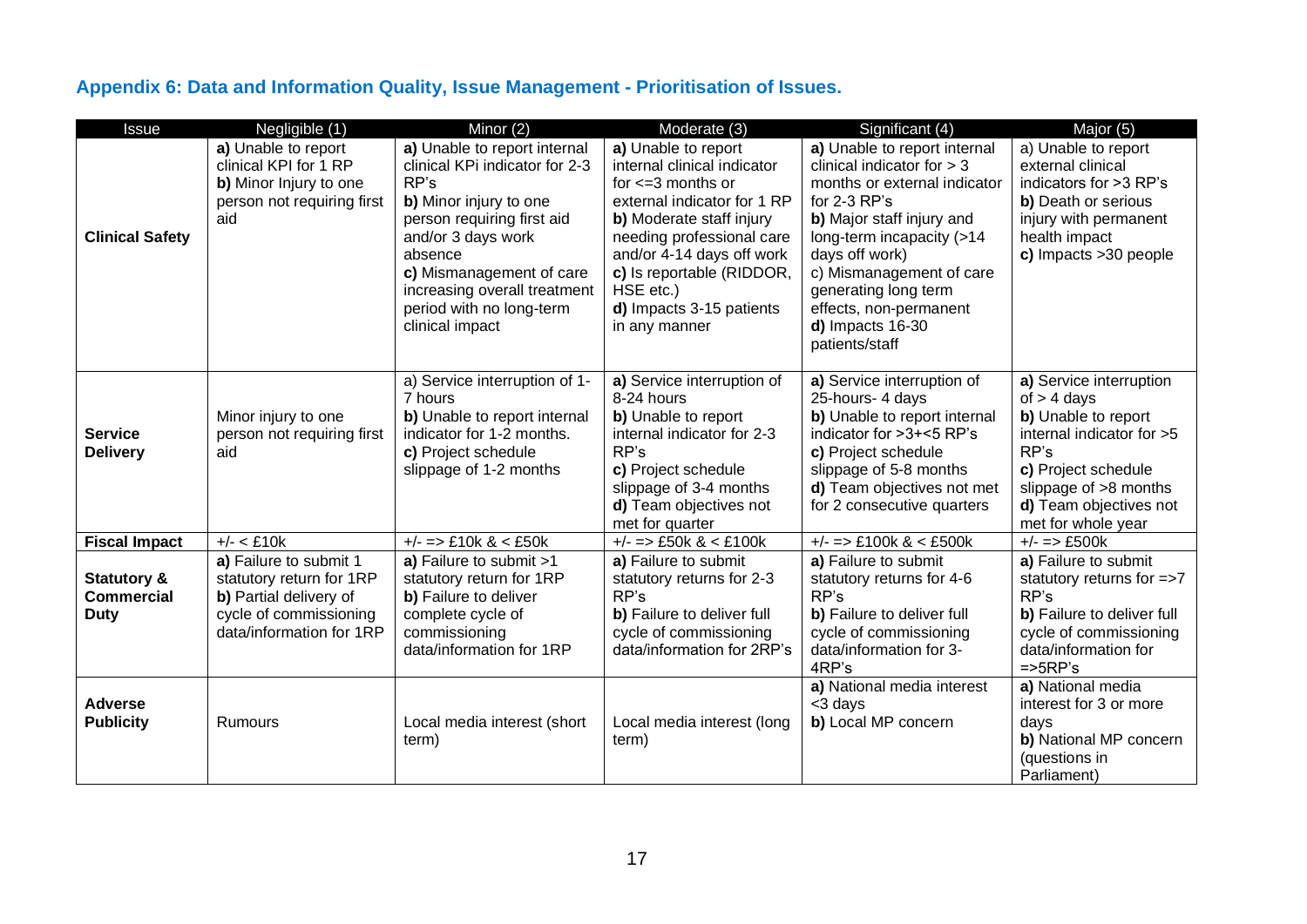## **Explanation of the Table Prioritisation of Issues.**

Issues will be logged in the HoTH system, with following scoring matrix used to set a priority of  $A - E$  with A being the highest.

| Score.    | <b>Priority Band</b> |  |  |
|-----------|----------------------|--|--|
| $1 - 5$   | Е                    |  |  |
| $6 - 10$  | D                    |  |  |
| $11 - 15$ | C                    |  |  |
| $16 - 20$ | R                    |  |  |
| $21 - 25$ |                      |  |  |

Any issue that has element assessed as major would automatically be banded A

RP = Reporting period.

#### **Management of Resolution.**

Each issue will have a named lead for resolution who is organisational empowered to resolve the issue.

The Business Information Team will produce a monthly status report regarding issue management. The information from this will be reviewed at the relevant operational management meetings.

Issue resolution will also form part of the Organisations performance management framework, with KPI's set regarding issue resolution to ensure executive and Board awareness.

#### <span id="page-17-0"></span>**Appendix 7: Designated Applications List.**

The table detailing the 'Designated Applications List' that support the implementation of this policy is available on our [Staff Intranet.](https://www.scas.nhs.uk/intranet/)

#### <span id="page-17-1"></span>**Appendix 8: Data and Information Explained.**

When discussing a D & I quality strategy it is vital that the difference between the two concepts is clearly understood.

Organisations invest in information systems to support decision making. This can be tactical operational decision making made on the front line, which resource to despatch to an incident, to middle management decision making, understanding demand time and date to plan work rosters, to senior level decision making, service configurations etc.

Data and information support this. However, they serve too distinct functions in doing so.

Data is a technically focussed discipline looking at how elements such as database tables are built to store data efficiently both in terms of hardware and software efficiency, but also ensuring that the same data elements can be used to